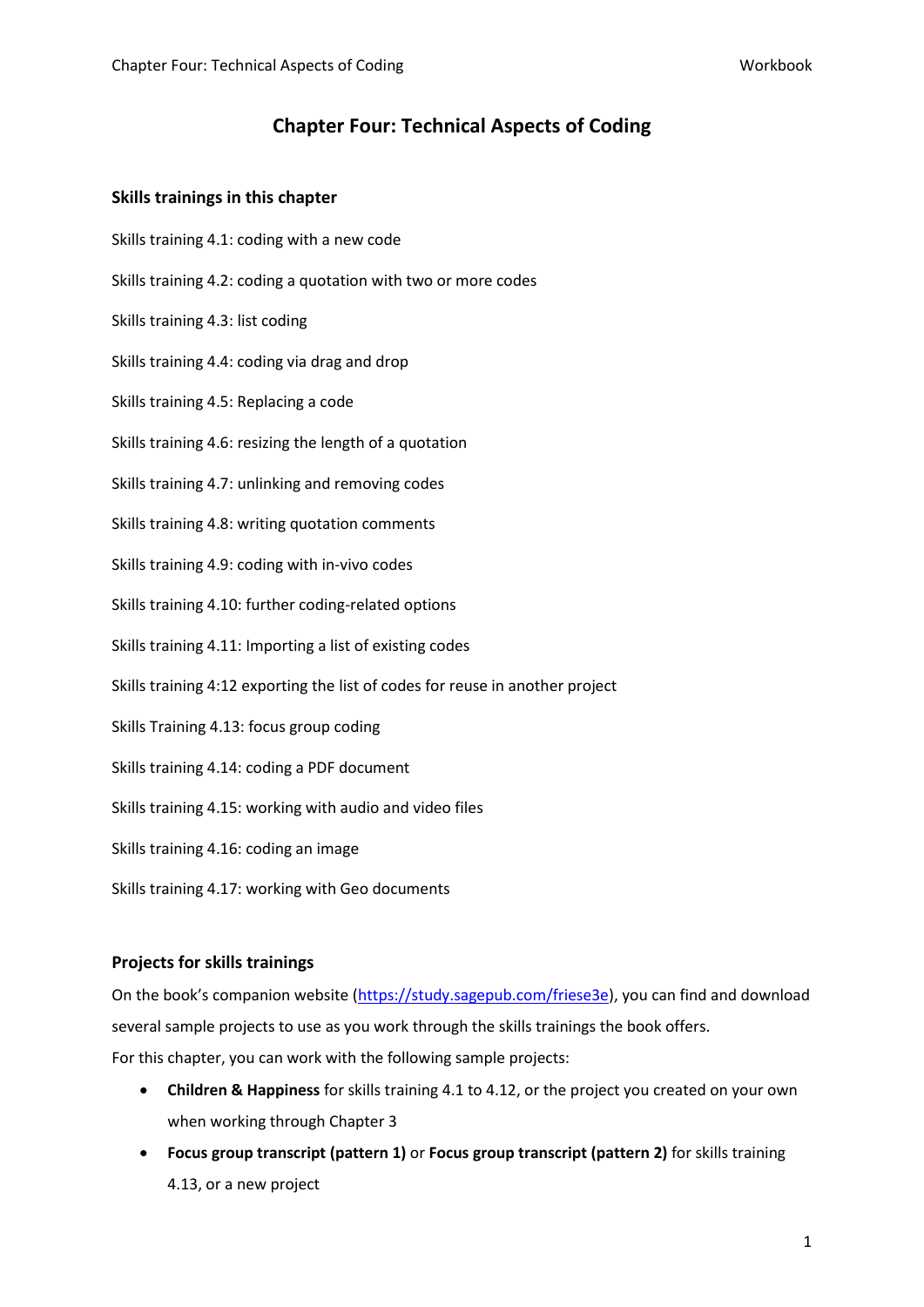- **Children & Happiness** for skills training 4.14
- **Focus group discussion (version 1)** or **Focus group discussion (version 2)** for skills training 4.15 to 4.17

# **Video tutorials**

On the book's companion website ([https://study.sagepub.com/friese3e\)](https://study.sagepub.com/friese3e), you can find links to video tutorials that offer step by step guidance about using ATLAS.ti so you can learn to master the software at your own pace.

**Title:** Coding Part 3: What can codes be about by Graham Gibbs **URL:** <https://www.youtube.com/watch?v=3oo8ZcBJIEY&index=3&list=PL14E49EDF20613008>

**Title:** Coding Part 4: What is coding for by Graham Gibbs **URL:** <https://www.youtube.com/watch?v=5xM-9yuBhMc&index=4&list=PL14E49EDF20613008>

**Title:** ATLAS.ti 8 Windows: Creating quotations **URL:**

[https://www.youtube.com/watch?v=MLNORYx5HoQ&index=9&list=PL8CTEdsSSmZEdst4E2bJ06Gp9](https://www.youtube.com/watch?v=MLNORYx5HoQ&index=9&list=PL8CTEdsSSmZEdst4E2bJ06Gp9VeE3fouV) [VeE3fouV](https://www.youtube.com/watch?v=MLNORYx5HoQ&index=9&list=PL8CTEdsSSmZEdst4E2bJ06Gp9VeE3fouV)

**Title:** ATLAS.ti 8 Windows: Coding text documents

#### **URL:**

[https://www.youtube.com/watch?v=nVoVQEvK7OM&list=PL8CTEdsSSmZEdst4E2bJ06Gp9VeE3fouV](https://www.youtube.com/watch?v=nVoVQEvK7OM&list=PL8CTEdsSSmZEdst4E2bJ06Gp9VeE3fouV&index=10) [&index=10](https://www.youtube.com/watch?v=nVoVQEvK7OM&list=PL8CTEdsSSmZEdst4E2bJ06Gp9VeE3fouV&index=10)

**Title:** ATLAS.ti Mac: Coding **URL:** <https://www.youtube.com/watch?v=9axg6e0xu4A&t=12>

**Title:** ATLAS.ti 8 Windows: Retrieving Coded Data

**URL:**

[https://www.youtube.com/watch?v=0n4Ii1eAURY&index=16&list=PL8CTEdsSSmZEdst4E2bJ06Gp9V](https://www.youtube.com/watch?v=0n4Ii1eAURY&index=16&list=PL8CTEdsSSmZEdst4E2bJ06Gp9VeE3fou) [eE3fou](https://www.youtube.com/watch?v=0n4Ii1eAURY&index=16&list=PL8CTEdsSSmZEdst4E2bJ06Gp9VeE3fou)

**Title:** ATLAS.ti 8 Windows: Creating a report of coded quotations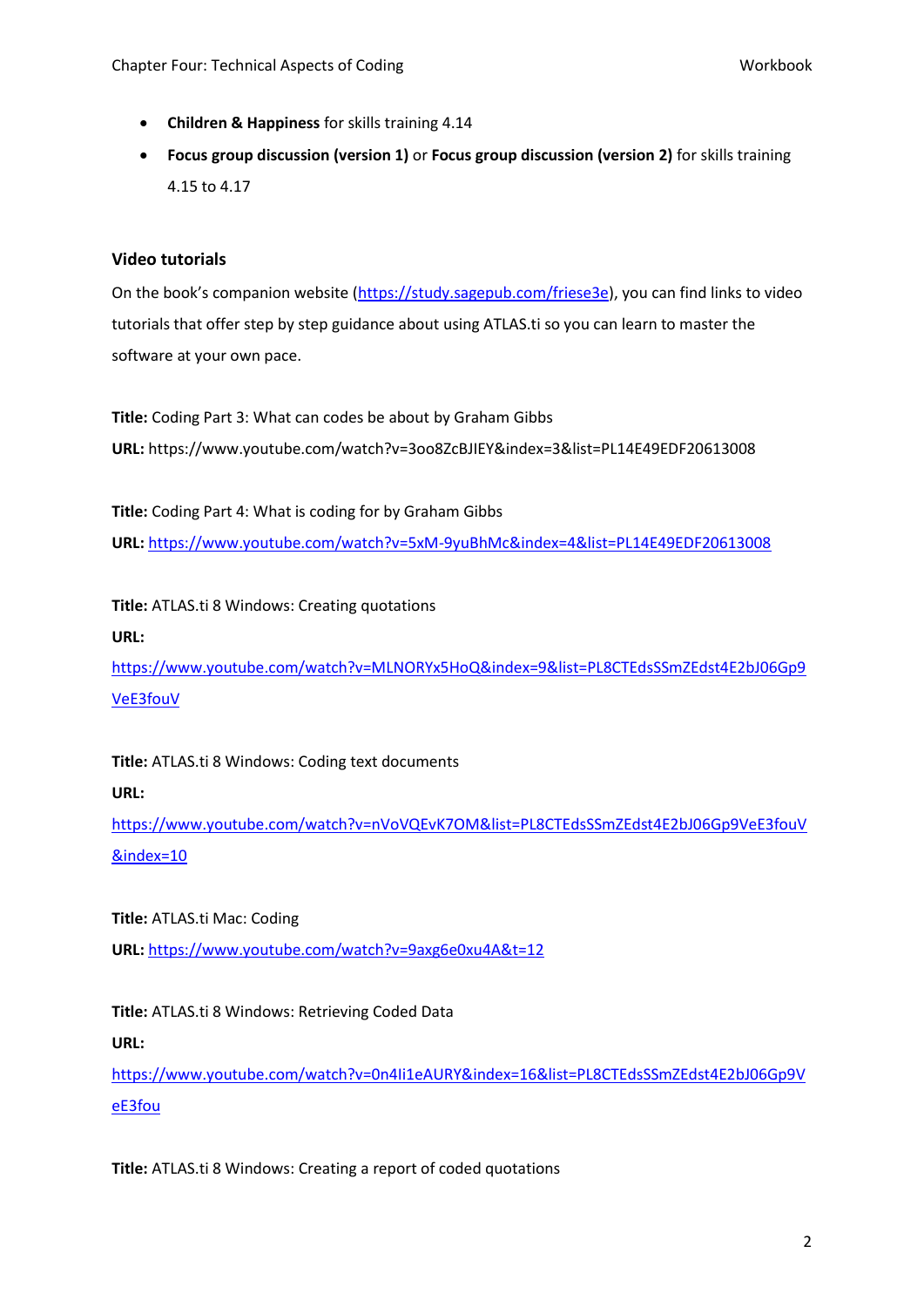### **URL:**

[https://www.youtube.com/watch?v=h0FoD6ZyPIo&index=18&list=PL8CTEdsSSmZEdst4E2bJ06Gp9V](https://www.youtube.com/watch?v=h0FoD6ZyPIo&index=18&list=PL8CTEdsSSmZEdst4E2bJ06Gp9VeE3fou) [eE3fou](https://www.youtube.com/watch?v=h0FoD6ZyPIo&index=18&list=PL8CTEdsSSmZEdst4E2bJ06Gp9VeE3fou)

**Title:** ATLAS.ti 8 Windows: Coding Audio and Video documents **URL:** [https://www.youtube.com/watch?v=5Oxnh0C3W\\_s](https://www.youtube.com/watch?v=5Oxnh0C3W_s)

**Title:** ATLAS.ti 8 Windows: Working with Geo documents **URL:**

[https://www.youtube.com/watch?v=aseCDVa7GFk&index=25&list=PL8CTEdsSSmZEdst4E2bJ06Gp9V](https://www.youtube.com/watch?v=aseCDVa7GFk&index=25&list=PL8CTEdsSSmZEdst4E2bJ06Gp9VeE3fouV) [eE3fouV](https://www.youtube.com/watch?v=aseCDVa7GFk&index=25&list=PL8CTEdsSSmZEdst4E2bJ06Gp9VeE3fouV)

# **Further reading**

Here Susanne has carefully put together a selection of articles, chapters and other resources to help you successfully complete a qualitative data analysis project.

*How to perform automatic focus group coding using ATLAS.ti,* [https://atlasti.com/2018/08/29/how](https://atlasti.com/2018/08/29/how-to-perform-automatic-focus-group-coding-using-atlas-ti/)[to-perform-automatic-focus-group-coding-using-atlas-ti/](https://atlasti.com/2018/08/29/how-to-perform-automatic-focus-group-coding-using-atlas-ti/)

In this article it is described how to use the the feature for auto coding focus group data. This is also described in the book. But each author has their different ways of describing it. So you may find this article an additional useful resource.

*Working with Geo documents in ATLAS.ti,* <https://atlasti.com/2017/04/30/geodocs/>

The author describes two applications of geo data for qualitative data analysis, triangulation and participatory action research, and explains the procedures for implementing them.